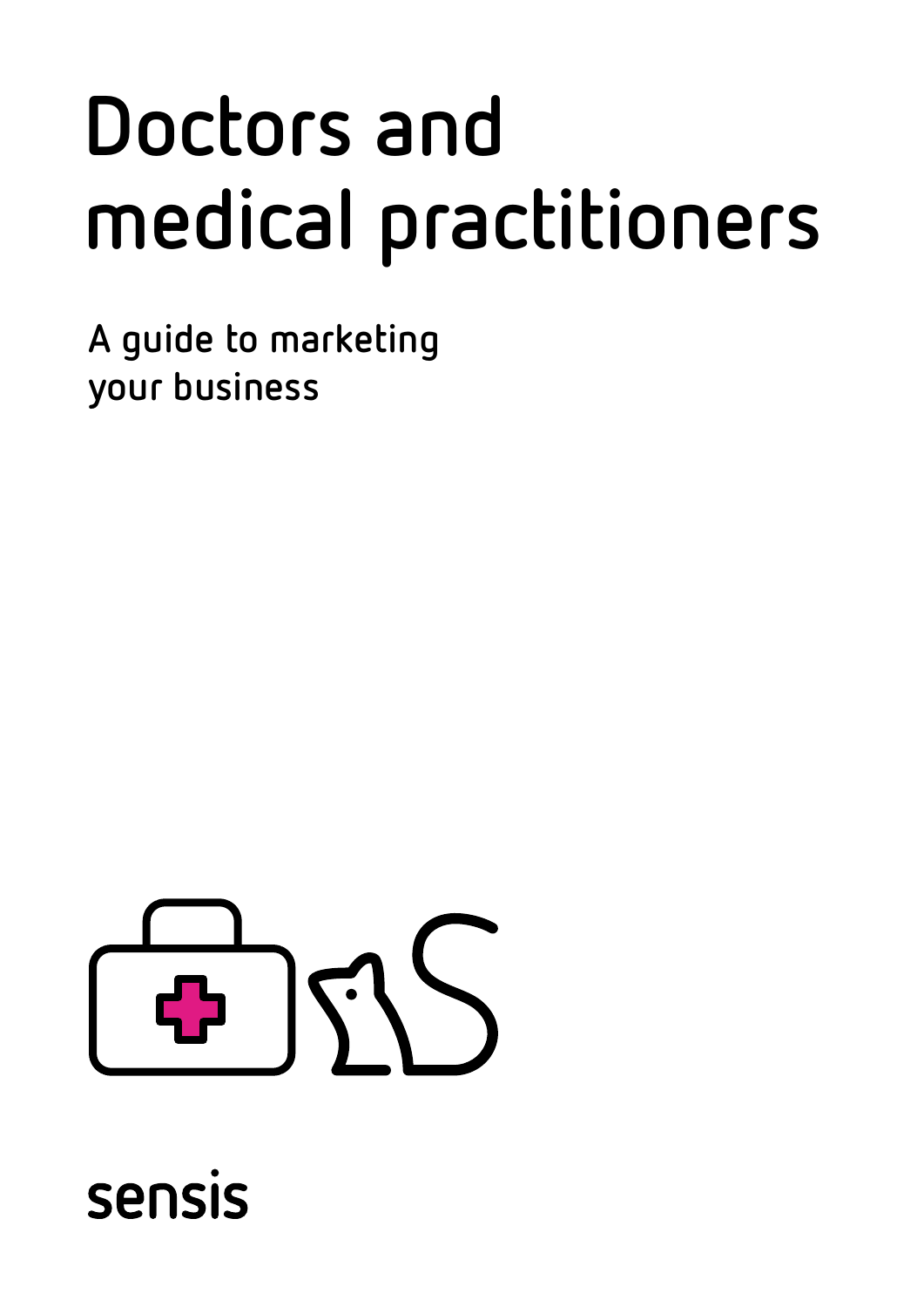#### **Why do doctors and medical practitioners need a website?**

Why do doctors and medical practitioners need a website?

These days if medical practitioners don't have an online presence it can really work against them. Did you know that 74% of Australians look for services online?

If you're a medical practitioner, developing strong online content can enhance your reputation and attract more patients.

And as the sheer volume of information available online continues to skyrocket, seeking answers to healthrelated questions has become more and more common.

So, as a medical practitioner, it's a no brainer that developing online content that is informative and helpful will not only enhance your reputation as trustworthy, competent and knowledgeable, but also act to eventually bring extra patients through your clinic's doors.

In this guide we help you get started with the basics of marketing so that you can fill your waiting room from patients who find you online.

**56% of small businesses have a website. Do you?1**

 $S$ 2 $\Omega$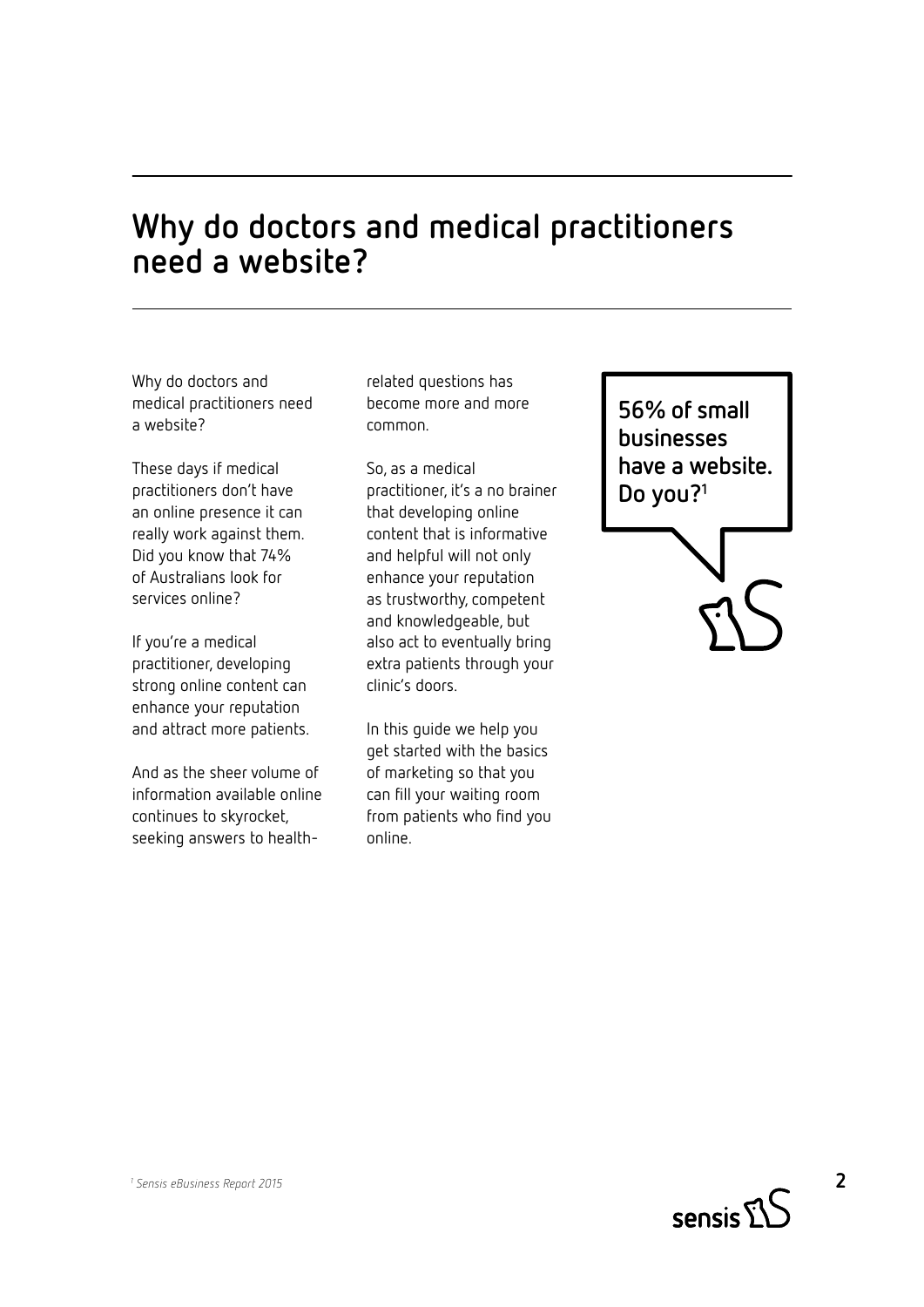#### **Website essentials**

A professional website can play a major role in boosting your profile with your patients. Although before you start out you need to be clear about your audience.

Who is your target audience? What questions are they seeking answers to? What problems do they need solved? How can I answer their questions and solve their problems in an interesting and engaging way?

A website also gives potential patients more confidence in your business and lets them find your health-related advice even after you've gone home for the night.

When choosing a supplier to help create and maintain your website, it should be easy and cost effective.

Now more than ever, website suppliers should be able to give you loads of choice with a variety of website packages and different designs to choose from.

#### **Website must-haves**

- $\bullet$  Simple design clear information about the type of medical services you offer is vital. It shouldn't be too distracting.
- It should build trust – how you speak to your viewers should be clear, engaging and true to your practice.
- **.** It should work well on all screens including laptops, tablets and mobiles.

We'll help your business:

#### **Build a website Get found on Google Track online results**

Sensis makes online marketing easy. Find out more at **sensis.com.au/products**



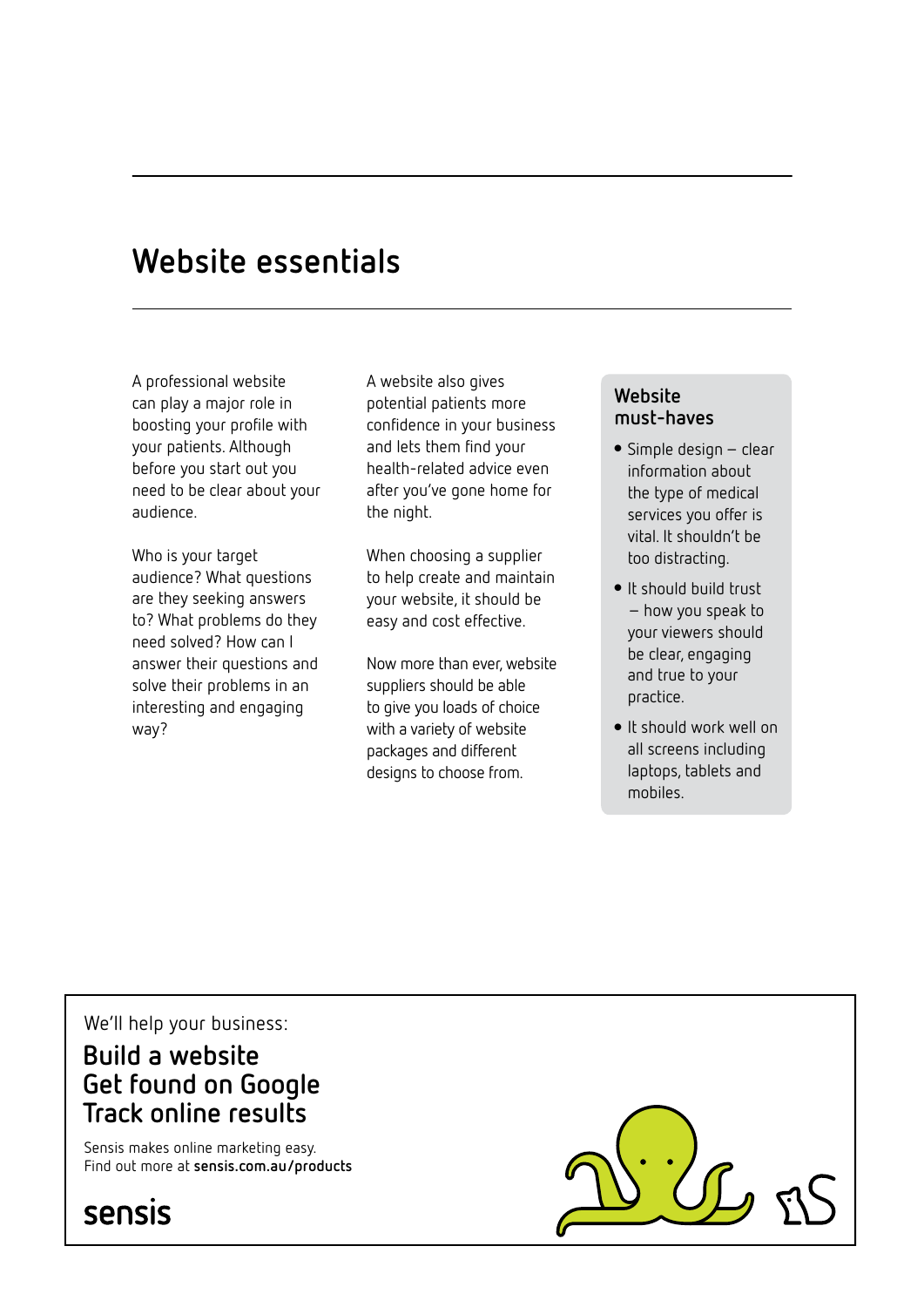## **Simplicity is vital**

A simple design helps get all your important messages across quickly and effectively, and the reader is never in doubt about the purpose of your website or how to use it.

While it's tempting to want all the bells and whistles offered by a complicated design, keeping clutter to a minimum is vital so that essential information – such as your contact and areas of expertise – is clearly visible.

Ensure your descriptions of the medical services you offer are clear and include photos, videos, client testimonials and FAQs. Keep it simple to read with easy-to-navigate links. Never assume that because you understand your site, others will too.

Also make sure the headlines and body copy on each page mention your suburb and city so that people searching on the internet can easily find you.

#### **Case Study** National Home Doctor Service

Sometimes the best form of digital marketing is achieved by allowing technology to just "do its thing".

As such, "Australia's largest network of home visiting doctors" has developed a basic but ingenious website that immediately and strikingly conveys its main selling point – ie. the fact that its services are available on weeknights, weekends and public holidays.

Prospective patients can either call a nationally available number to make a booking or fill in a basic form to receive a call-back.

The site's front page also clearly states its terms of service – including consulting hours and geographical coverage, and the fact that after consultation, a medical report will be emailed, faxed or posted to reach your nominated GP the following day.



sensis $\Sigma$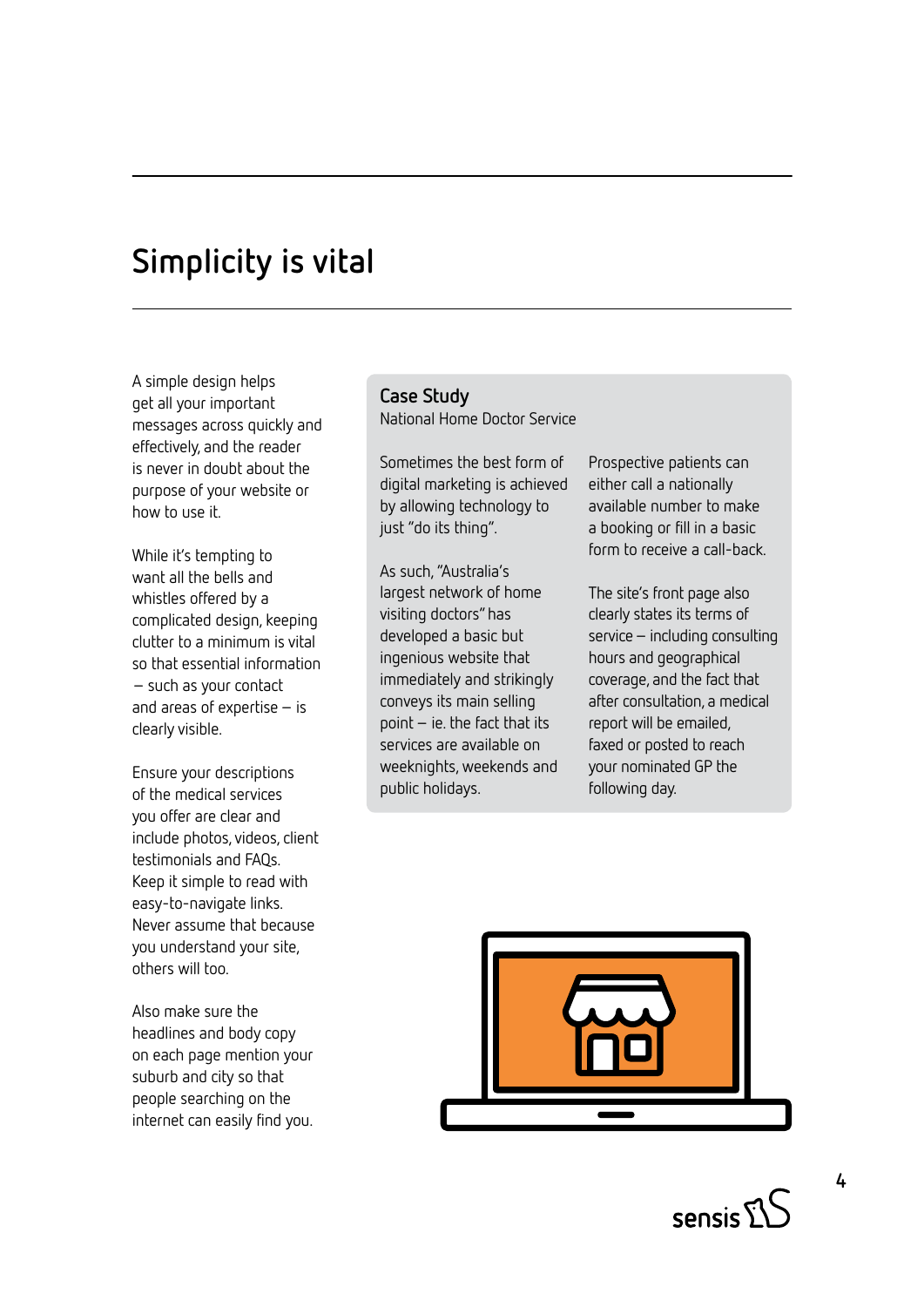#### **What do your patients want?**

In the always-changing world of digital marketing, new ways of promoting your practice continue to pop up, and expectations from patients rise further year on year.

Nowadays medical practitioners in Australia and around the world are offering innovative online content and new experiences for their customers.

An example is US-based Westchester Medical Centre. Based in Valhalla, New York, Westchester cleverly breaks the functioning of its website into six main topics, under the front-page menu heading "I Would Like To". Options include "Find a Physician", "Refer a Patient", "Visit the Hospital", "Make a Difference", "Explore Careers" and "Volunteer".

This menu also reappears around the site, ensuring that prospective patients can access the essentials easily.

The centre has obviously made a concerted effort to build a strong digital marketing platform, and one of the best examples of this is its YouTube channel. The channel features almost 50 clips, ranging from patient testimonials to health advice and staff profiles.

The facility's Facebook page has well over 3,000 likes (the same as its Twitter account) and, among other things, regularly posts links to articles written by its staff.



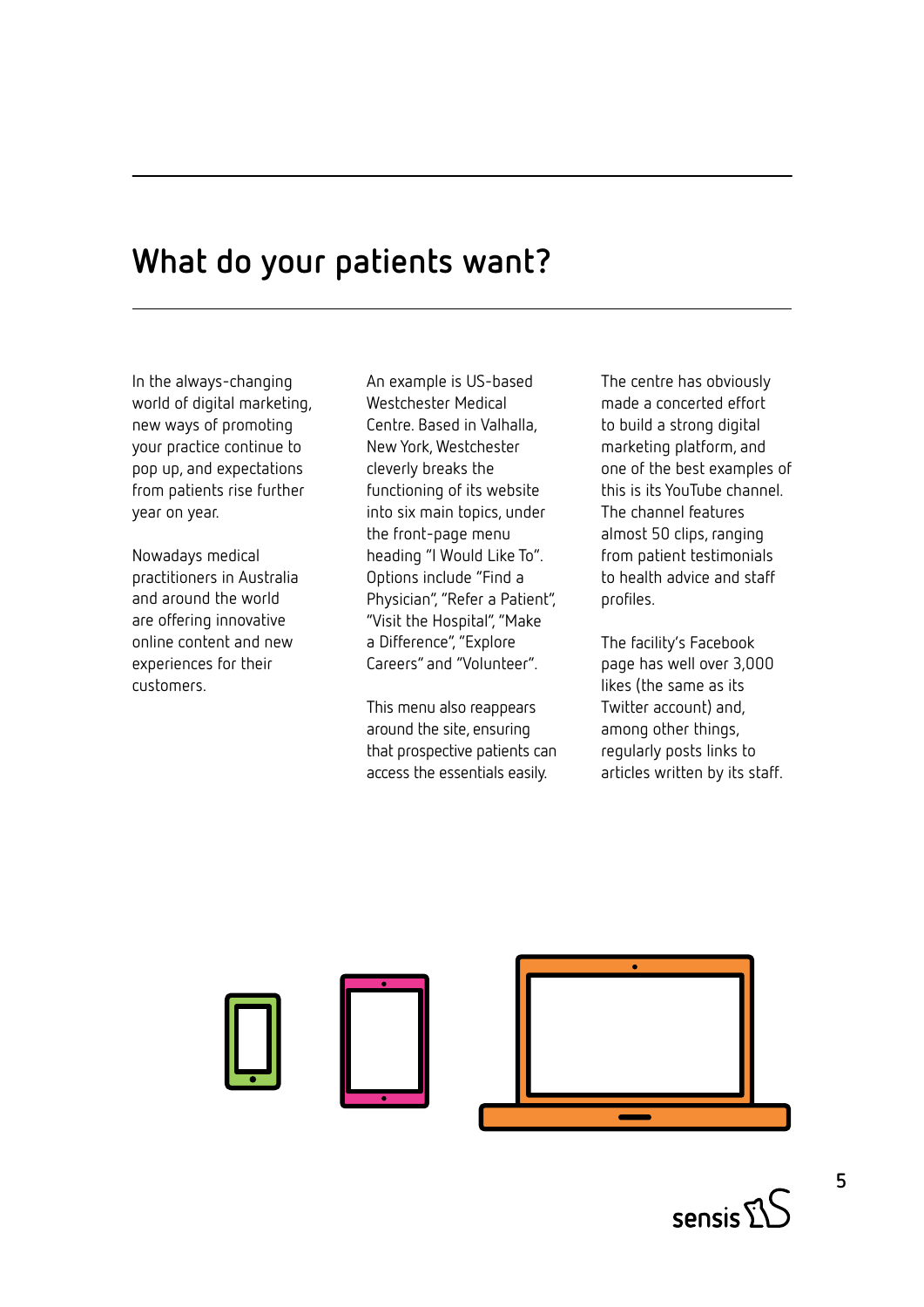#### **Good design wins patients**

The first mistake many medical practices make is to consider what they want to include on their website, as opposed to what their patients want to know.

The experience a potential patient has on your site will be the difference between them leaving in a hurry or calling you for an initial appointment. Once visitors land on your site, make sure they can find what they're looking for quickly and efficiently.

People are used to certain useability features of the internet. These include business logos usually

appearing in the top-left corner, an 'About Us' section – which helps them decide whether to engage with a business – and navigations being in the same place on each page.

Websites are read from left to right (in an F-shape), in much the same way as print materials, so put your logo in the top-left corner of the site.

In addition, ensure your site pages are pleasing to the eye and that all the links work. All the pages of your site need to load quickly.

#### **Top tips**

- Make sure navigation bars have clear, large links to help people quickly get to the most useful information.
- The 'About Us' section is the second or third most visited page of a website. Make sure it's easy to understand and written in concise language.



 $S$ ensis $\tilde{\Sigma}^{\rm C}$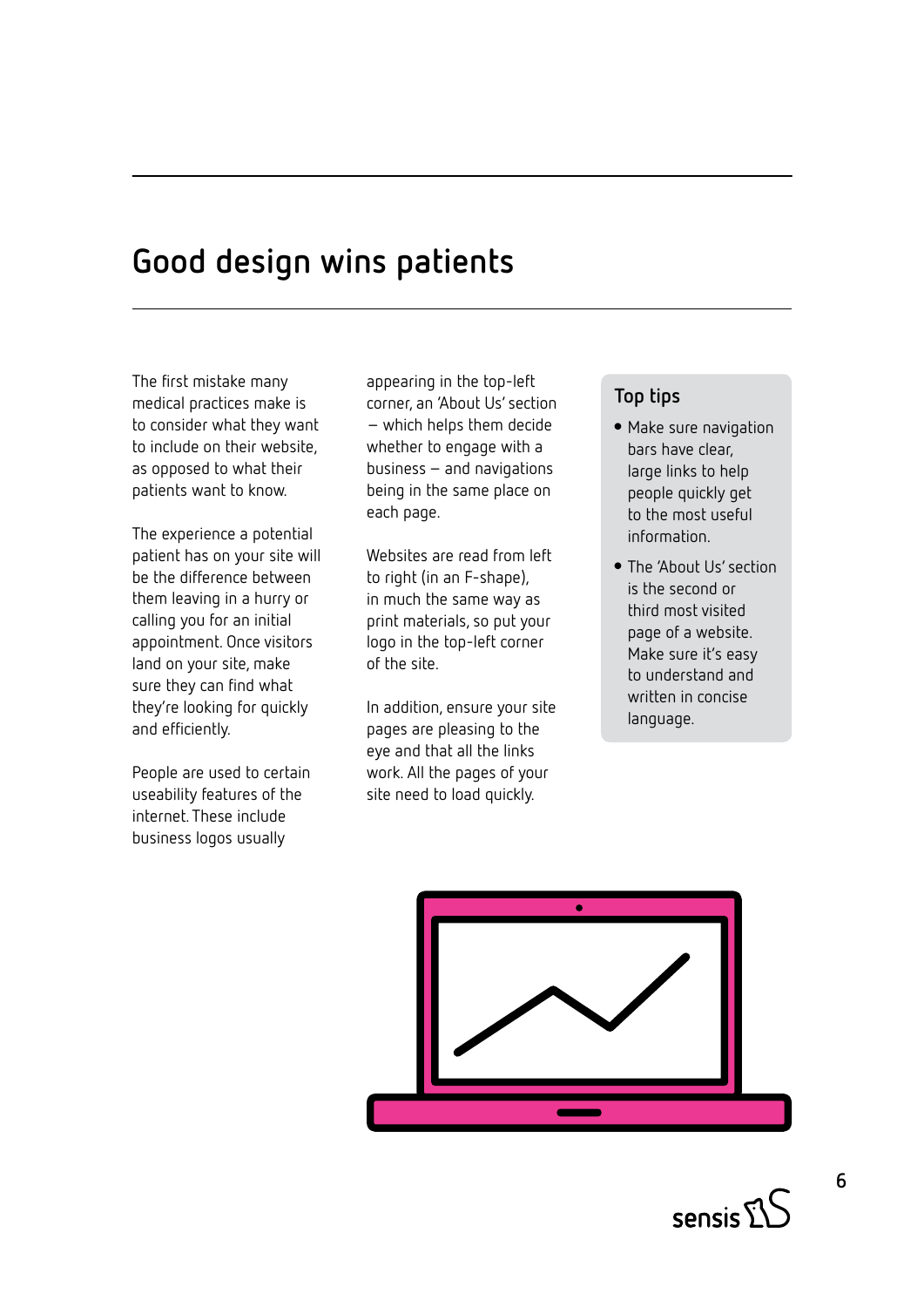#### **Does your website look good on mobile screens?**

There's no denying the power of mobile. The mobile phone market is near saturation point, with more mobiles in Australia than Australians.

Mobile sites are often an afterthought for small businesses putting together a website.

Although considering 93% of Australians are online, it's essential that your website displays perfectly in the mobile environment.<sup>3</sup>

Of course, this also applies to tablets and laptops because often websites built for just a desktop experience will suffer on a smaller, portrait orientated mobile screen.

Typical mobile device users have even less patience than PC users, so just that half-a-second too long and they will move on to another website.

Therefore, you want a website that works on all devices so that your website information can be found quickly and easily by a customer.

It needs to be responsive so that the right information is displayed at the right size for mobile viewing, but most importantly, the site absolutely must load quickly.

**35% of small businesses have a website that works well on mobiles. Does yours?2**



**7**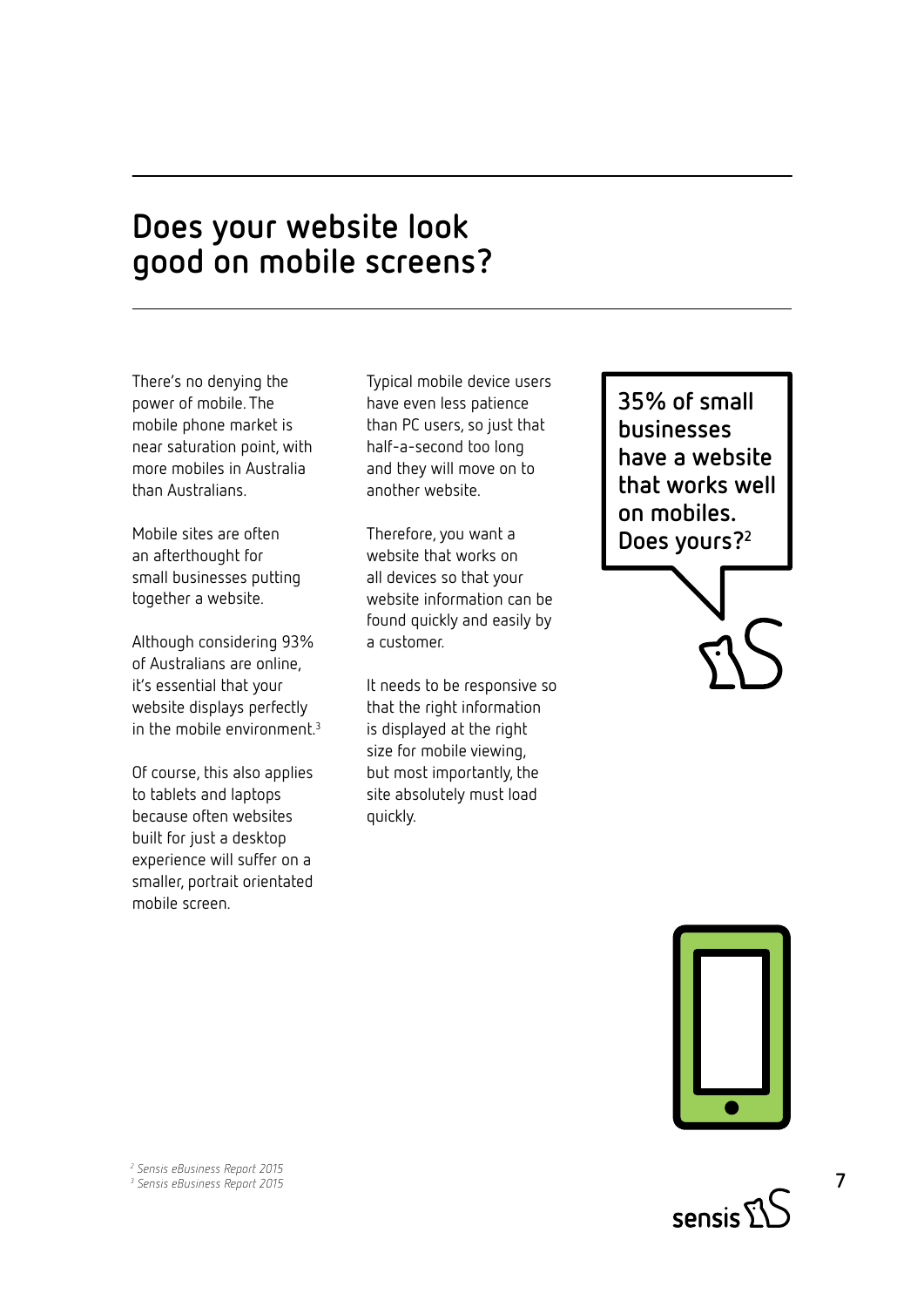#### **Is your website linked in to social media?**

No matter what kind of practice you're running, social media is a key part of a successful website. It is the new word of mouth – blogs, review sites and social media platforms are now places for customers to turn to for open and honest business recommendations.

You should give your website a competitive edge by showing your customers you're active in their favourite social media channels.

You don't need to use every medium – pick one or two and use them well. A great example is US-based One Medical Group.

The size and scope of this multi-city primary care provider is evidenced by the fact it has managed to attract more than a whopping 100,000 Facebook likes and upwards of 30,000 Twitter followers.

It doesn't bombard its followers either, preferring to post when deemed necessary – sometimes a few posts a day, sometimes only a few posts a week.

Its main website acts as nothing more than a page to click through from to standalone sites for its six locations – San Francisco Bay Area, New York, Washington DC, Boston, Chicago and LA.

Each area's standalone site does a brilliant job of providing the previously mentioned "must haves", as well as making a strong case for new business through its "A Completely Different Approach" comprehensive pitch.



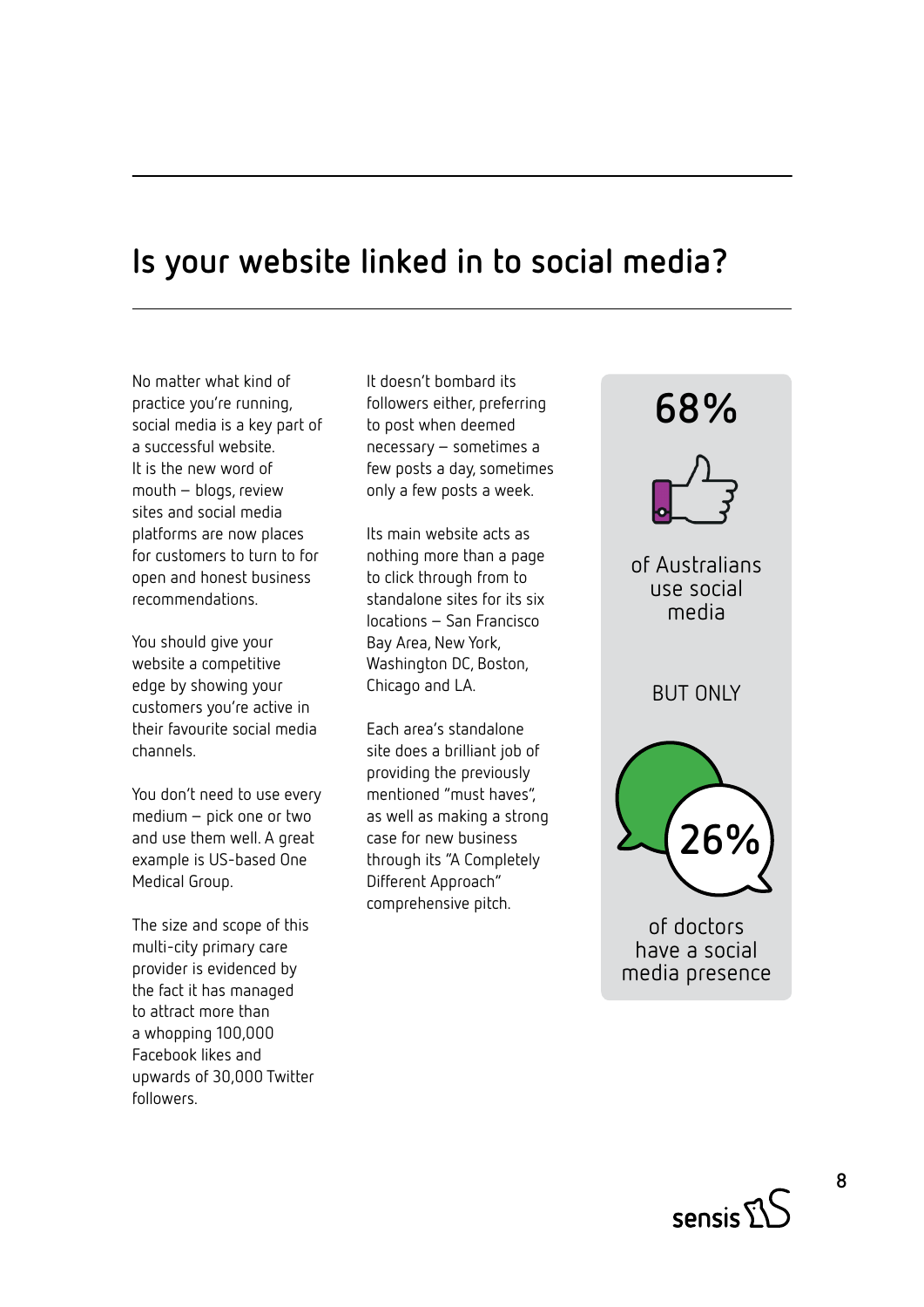## **Can your customers find your website?**

Search Engine Optimisation (or SEO) is one of those technology buzzwords you may have heard about but might not fully understand.

SEO aims to boost your website ranking on the internet by influencing search engines, such as Google, so they find your site and rank it high in their search engine results pages.

The better your SEO strategy is the more traffic you're likely to get to your site and the more sales

you make. This is why it's important to have a wellwritten and well-structured website – so that the search engines can easily information about your business.

Another way to get more traffic to your page is through Search Engine Marketing (SEM) which involves advertising your website on search engines like Google, Yahoo and Bing.

While basic SEO and SEM can be performed by

medical practice owners, many choose to hire professionals in the field to develop a long-term strategy.

Keywords are the terms people enter to perform a search, and they are also the main marker of relevance for search engines. Here's an example. Many banks will advertising for 'mortgages' but most consumers will search for 'home loans' so make sure you have the right keywords.

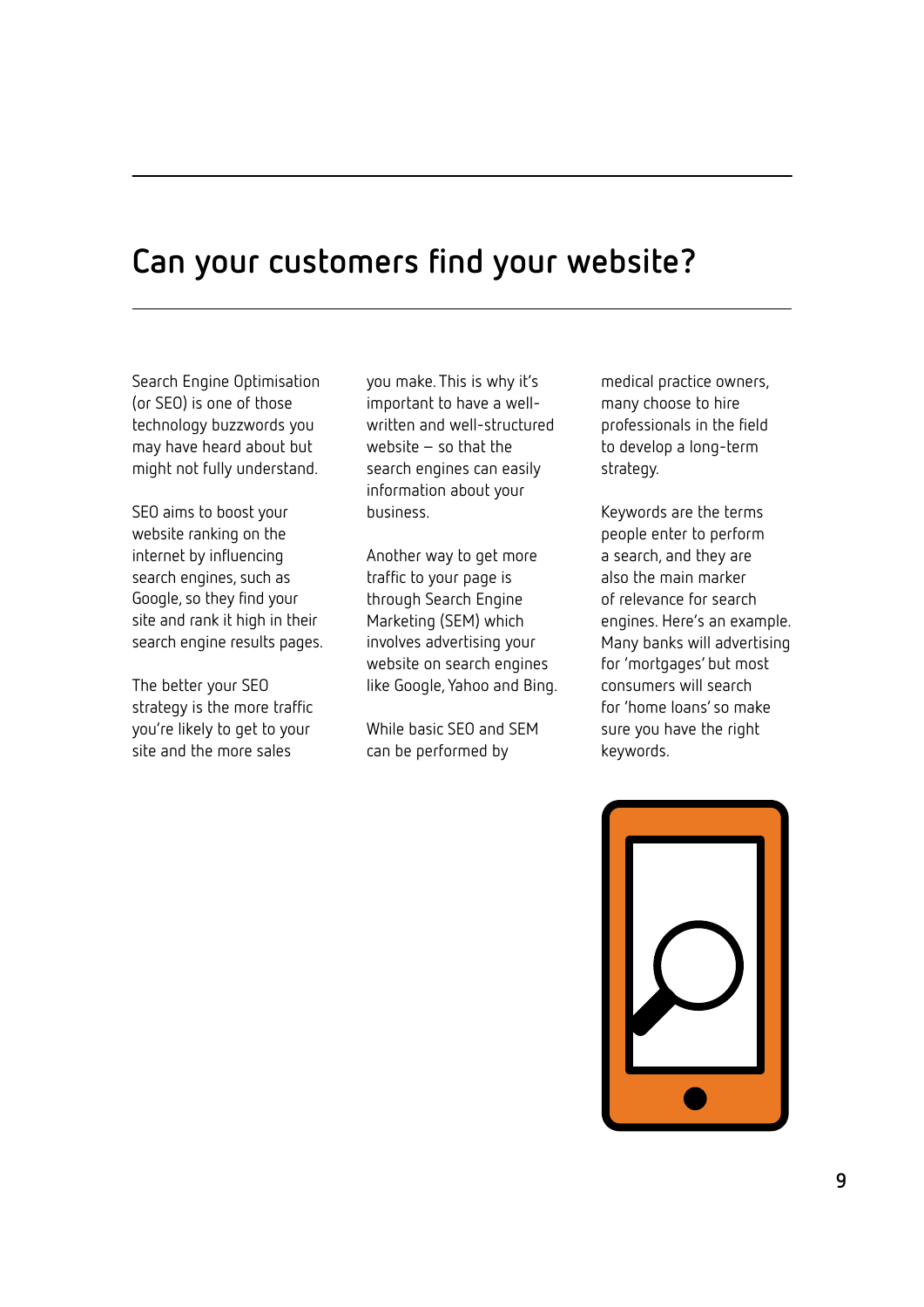## **Online directory listings**

Another way to ensure potential customers can find your business easily is through an online directory or a printed directory.

According to recent research, the Yellow Pages® book reaches more than 11 million people across Australia and of those people, 69% who found a business contacted them with 60% going on to make a purchase.

Yellow Pages® extensive online network can boost your business' online by ensuring it can be found however your customers are searching.

Another one of Google's recent updates has actually focused on online directories so that businesses listed will be ranked higher in search listings.